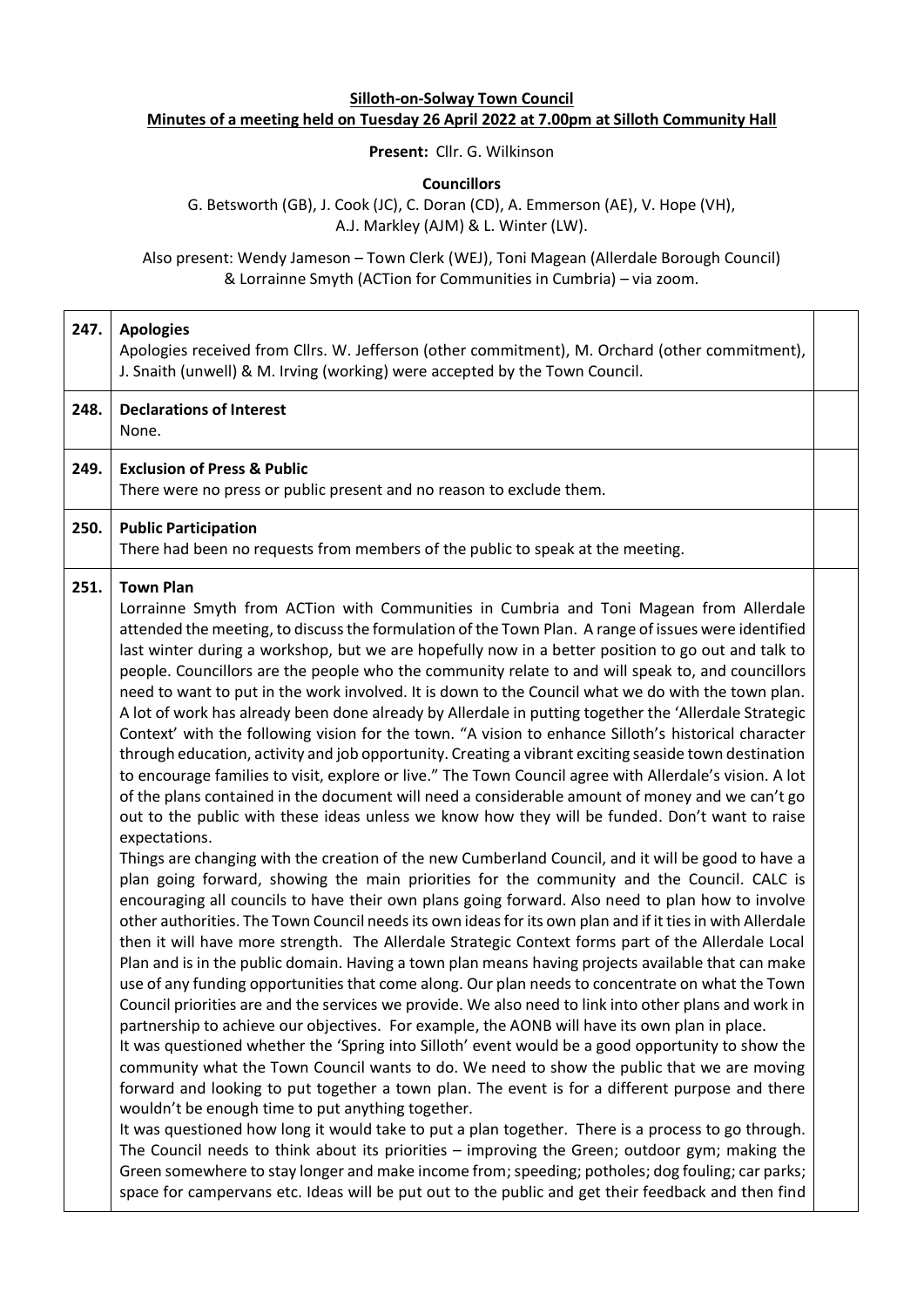out what support is needed. The Council needs to talk about priorities and then put questions together to go out to the public with. There will be different questions over a series of months. After talking, we need to know what we are going to do consequently. Some projects may take years to do. If it doesn't fit with the Allerdale strategy, then we can lobby the new council to include it in their plan. Need to identify the key priorities first. In the Autumn we could have a draft plan in place, with a view to adopting it. Need to not be unambitious or too ambitious – get the balance right.

Some possible projects were discussed.

- Swimming pool no. It would be a very expensive undertaking and there are plenty of other facilities locally.
- Outdoor gym yes.
- Discovery Centre –no. the Town Council do not want to burden the ratepayers of Silloth at this moment in time.
- The biggest asset is the Green, with accessibility being high on the list.
- Formulate revenue streams to reduce the Precept by charging for the toilets for example.
- Better parking for the disabled. Need to speak to local traders to make sure businesses are accessible but it could be difficult due to the design of the buildings.
- We need to welcome people of all abilities, look at different types of signage and accommodation.
- Look at how we can be a carbon neutral town encourage businesses to use paper bags instead of plastic, more recycling etc.
- Cycling and walking also needs to be encouraged. Become a cycle friendly town, with electric charging points. Using a theme can draw in more money.
- Better access to the beach for everyone West beach doesn't feature in Allerdale's plan. ABP owns most of the land, but talks have taken place with them in the past. Accessibility for local people all the time and accessibility for visitors. This is not just for people with disabilities but also for people with pushchairs etc. There needs to be a balance to attract people of 'all' abilities and provide the best facilities for local people.
- The local MP is pushing for the railway line to Silloth to be reinstated. Need to push for better transport and infrastructure for the town which would be more acceptable. A boat link to Scotland was suggested. Need to be ambitious and if questions are asked about transport and infrastructure there will be a lot of responses. Cumbria County Council have done a lot of work on that already.
- The cycle path between Maryport and Silloth is a good initiative. Silloth is on route 72 and we need to encourage people to come to Silloth and stay. Also provide charging hubs and maintenance for bikes.
- Encourage bird watching on the seafront, with information boards.

When talking to people, need to think how long people will speak to you. Everyone needs to ask the same questions. How many questions will you be able to ask? What do you need to speak to local shops about? – widening doors, providing doorbells etc. May need separate questionnaires for locals, visitors, and traders.

Lorrainne will put some questions together and councillors need to let her know if they are comfortable asking the public these questions. Silloth has a population of approx. 3000 and we therefore need at least 600 responses. We can also have an online questionnaire, as well as face to face. It can be put in the Solway Buzz and in the Post Office and Library. Questions are part of the process of putting the plan together.

There are two seasons in Silloth – summer and winter. There needs to be something for the kids to do in the winter months. A lot of the camp sites are staying open longer and over the winter months. A lot of businesses close over the winter months. The Council want to make Silloth a year-round place to visit.